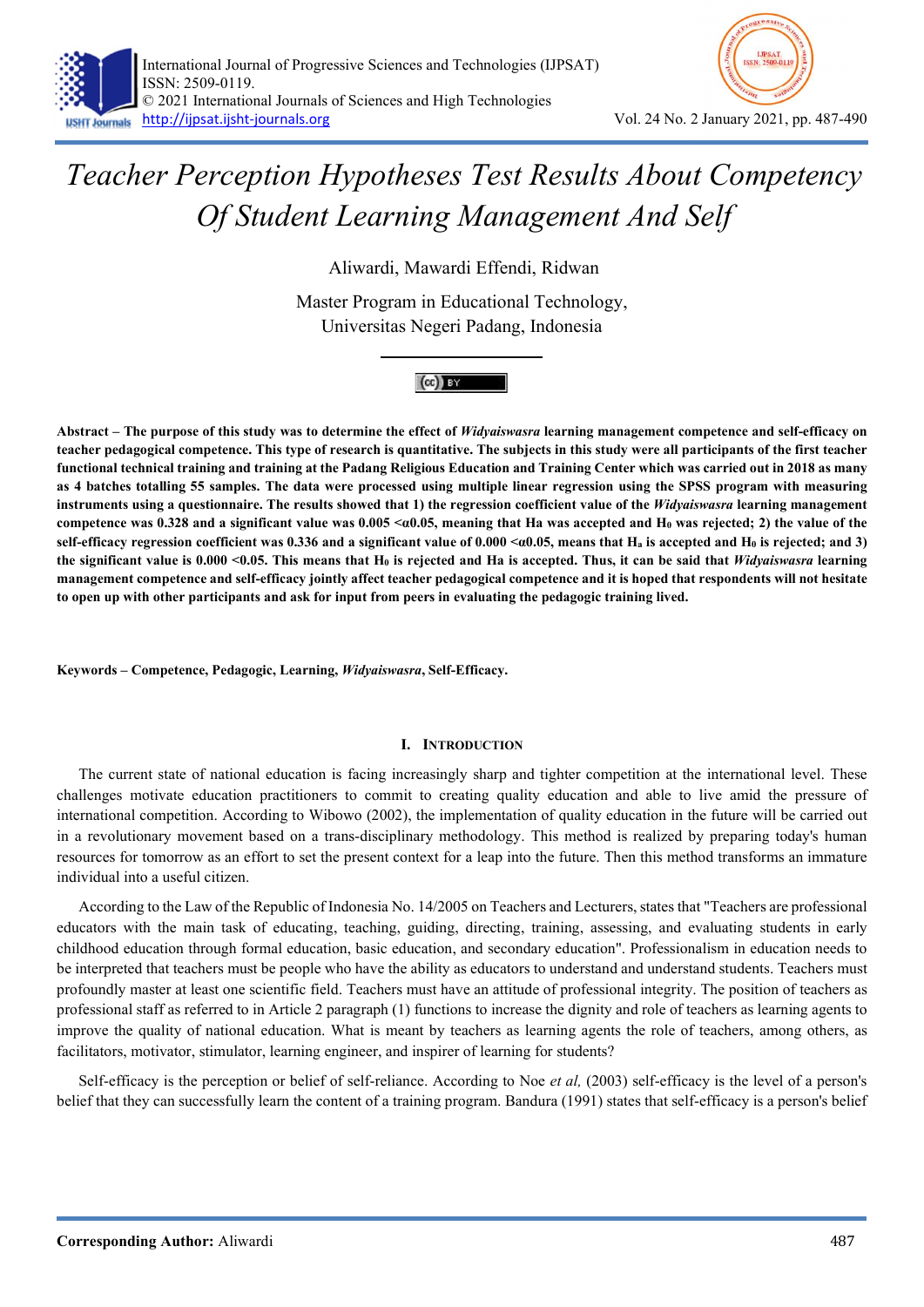#### Teacher Perception Hypotheses Test Results About Competency Of Student Learning Management And Self

that he can carry out a task at a certain level, which affects personal activities towards achieving goals. Self-efficacy is a person's belief in their ability to do something or specific work for which they are responsible.

In the context of training, several studies have found evidence that self-efficacy is not only a predictor of success in training but also as a mediator between training interventions and training outcomes. According to Vancouver and Kendall (2006), one way to prepare participants for training is to manipulate self-efficacy to increase learning motivation. Also, Bandura (1997) added that selfefficacy can also influence the choice of the difficulty level of goals, persistence in completing tasks, and the behaviour of working hard in achieving goals. If this is owned by the training participants, the learning process in training will take place more effectively. Based on the description above, self-efficacy in training is defined as an individual's belief in his or her ability to organize and carry out actions to complete tasks in training. Teachers with high self-efficacy follow training will also have a high level of learning readiness when participating in the training.

Furthermore, based on the results of interviews with training participants, data was obtained that the training material delivered by the Widyaiswasra would be easily understood by the training participants if the lecturers could communicate effectively in the learning process. However, in practice, there are still lecturers who have not been able to communicate effectively, so that the training participants do not understand the material presented. The training participants 'lack of understanding affects the participants' perceptions of Widvaiswasra, that is, participants will have negative perceptions of the Widvaiswasra ability in managing learning. On the other hand, there are still some training participants who have low self-efficacy in following the training, so the training material delivered by *Widyaiswasra* is not well mastered. Based on the explanation above, it can be concluded that the success of the training is not only determined by the internal factors of the teacher as training participants but also the external factors of the Widyaiswasra as the manager of the learning.

# II. METHODS

#### Hypothesis

## Testing Determination Coefficient Test

The coefficient of determination essentially measures how far the model's ability to explain variations in the dependent variable. The coefficient of determination is between zero and one. The small value of  $R<sub>2</sub>$  means that the ability of the independent variables to explain the variation in the dependent variable is very limited. A value close to one means that the independent variables provide almost all the information needed to predict the variation in the dependent variable. In general, the coefficient of determination for cross-section data is relatively low because of the large variation between each observation, while for time series data it usually has a high coefficient of determination. The fundamental weakness of using the coefficient of determination is the bias towards the number of independent variables included in the model. For each additional one independent variable,  $R_2$  must increase regardless of whether the variable has a significant effect on the dependent variable.

## Simultaneous Significant Test

The statistical F test is used to determine the effect of the causal variable on the effect variable simultaneously which is carried out with the SPSS 15 program. <0.05 then  $H_0$  is accepted and Ha is rejected if the coefficient is Sig. > 0.05 then  $H_0$  is rejected and Ha is accepted.

#### Significant Test for Individual Parameters (t statistical)

test t-test can be used to test whether each path coefficient has a significant relationship or not. The t-test was carried out using computer assistance through SPSS. The criteria and hypothesis testing are:

if  $\alpha$  <0.05 then the hypothesis is accepted

if  $\alpha$  > 0.05 then the hypothesis is rejected, in other words, that there is a significant effect of the independent variable on the dependent variable.

Hypothesis testing criteria:

if t<sub>hit</sub>  $\geq$  t<sub>tab</sub> or -t<sub>hit</sub> < -t<sub>tab</sub> then H<sub>0 is</sub> rejected or sig (prob) < $\alpha$  = 0.05

if t<sub>hit</sub>  $\lt t_{\text{tab}}$  or  $-t_{\text{hit}} \leq -t_{\text{tab}}$  then H<sub>0 is</sub> accepted or sig (prob)  $\alpha = 0.05$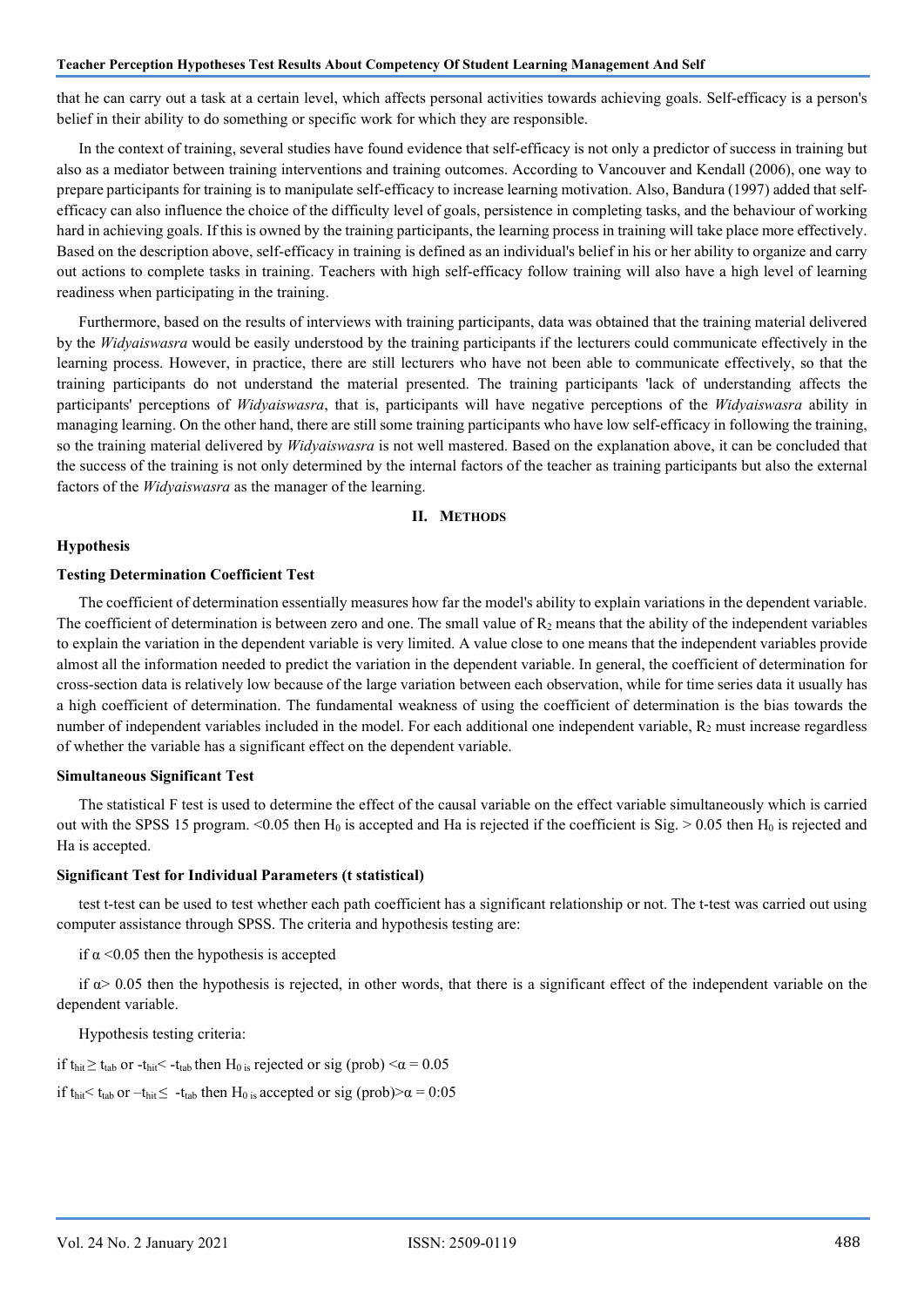### III. RESULTS AND DISCUSSION

### Test the coefficient of determination (R2)

The coefficient of determination used to see how much influence the proportion of variation change of the independent variable (independent variable) overall on the dependent variable (the dependent variable) in Table 1 as follows:

|--|

| test<br>$\sim$ mm $\sim$<br>10N | 00110A<br>uais |
|---------------------------------|----------------|
| value                           | 0.384          |

Source: Processed Primary Data, 2018 SPSS 24.0 (2019)

In Table 1 above, it is found that R square is 0.384, meaning that 38.4% of the Widyaiswasra Learning Management Competency and Self-Efficacy variables affect Teacher Pedagogic Competence and the remaining 61.6% is influenced by other variables outside the research variables.

### 1. F Test

To see simultaneously the effect of Lecture Management Competence and Self-Efficacy on Teacher Pedagogic Competence, the results of the F test are obtained with the description in Table 2 below:

| $\sqrt{arab}$<br>2.421<br>n | $-$  | $\cdots$ |          |
|-----------------------------|------|----------|----------|
|                             | .000 |          | . .<br>. |

Source: Primary Data Processed, 2018 SPSS 24.0 (2019)

From the results of data processing, it can be seen in Table 4.17 above that the significant value is 0.000 < 0.05. This means that  $H<sub>0</sub>$  is rejected and  $H<sub>a</sub>$  accepted, can thus be said that *Widyaiswasra* Learning Competency Management and Self Efficacy together influence the Pedagogic Competence Master.

## 2. T-test

To see partially the effect of Lecture Management Competence and Self-Efficacy on Teacher Pedagogic Competence, the results obtained in the t-test are described in Table 3 below:

| Table 3 Results of the t-test for |  |
|-----------------------------------|--|
|-----------------------------------|--|

| Variables Are                                           | Significant | limits | Information |
|---------------------------------------------------------|-------------|--------|-------------|
| competence of learning management for lecturers $(X_1)$ | 0.005       | 0.05   | Significant |
| Self Efficacy $(X_2)$                                   | $0.000\,$   | 0.05   | Significant |

Source: Processed Primary Data, 2018 SPSS 24.0 (2019)

From Table 3 above, it can be seen that the effect of each independent variable that affects Teacher Pedagogic Competence is:

# Hypothesis 1, there is an influence between the Widyaiswasra Learning Management Competence (X1) on Teacher Pedagogical Competence (Y)

Obtained regression coefficient value Lecture's Learning Management Competence is 0.328 and a significant value is 0.005  $\alpha$  =  $\alpha$ 0.05, meaning that H<sub>a is</sub> accepted and H<sub>0</sub> is rejected, thus it can be said that there is an influence between the *Widyaiswasra* Learning Management Competence on Teacher Pedagogic Competence (Correlational Descriptive Study at the Padang Religious Education and Training Center).

## Hypothesis 2, there is an influence between Self Efficacy  $(X_2)$  on Teacher Pedagogic Competence  $(Y)$

Obtained Self Efficacy regression coefficient value of 0.336 and a significant value of 0.000  $\alpha$ 0.05, meaning that H<sub>a is</sub> accepted and  $H_0$  is rejected, thus it can be said that there is the influence of Self Efficacy on Teacher Pedagogic Competence (Correlational Descriptive Study at the Padang Religious Education and Training Center).